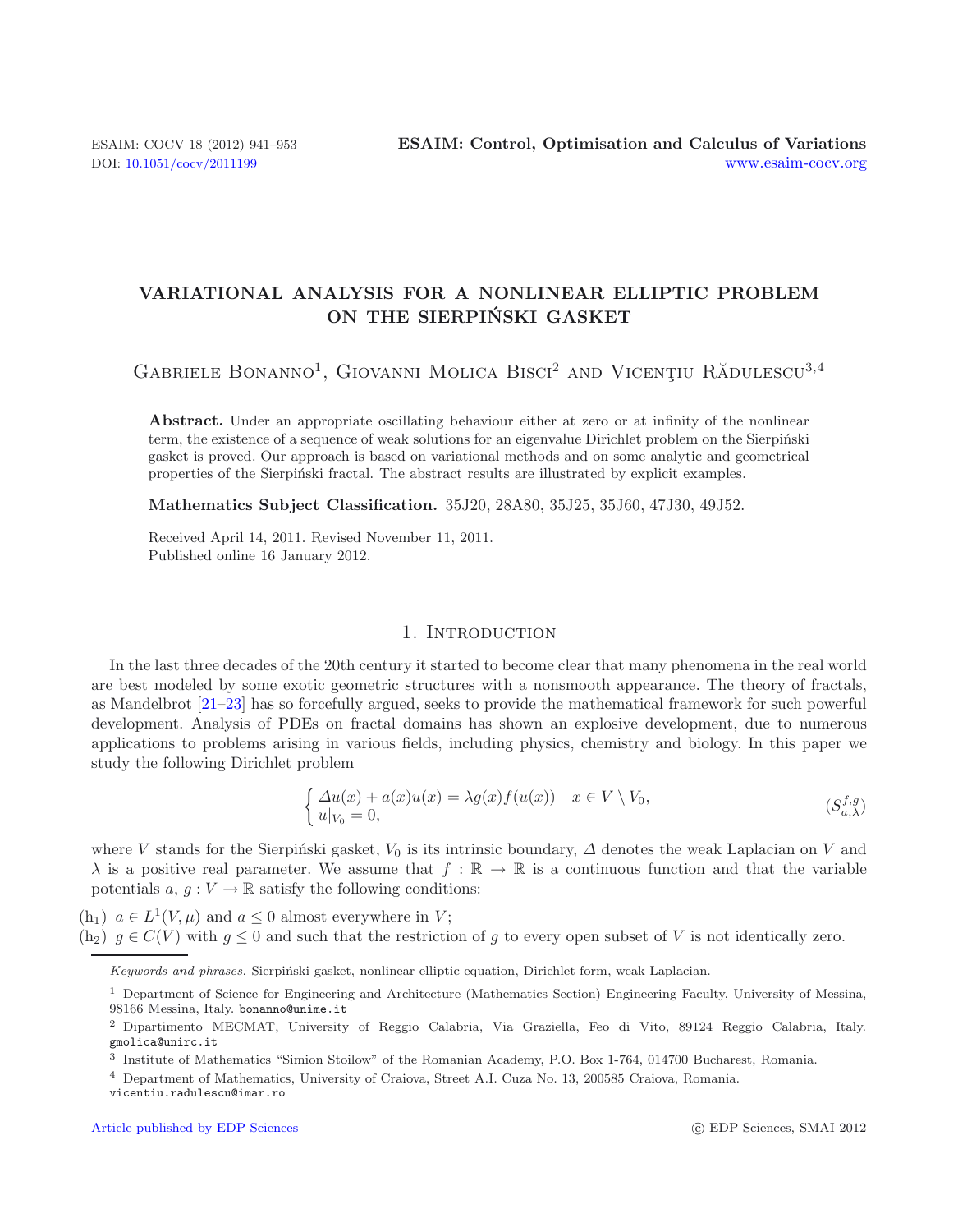#### 942 G. BONANNO *ET AL.*

Here  $\mu$  denotes the restriction to V of normalized log  $N/\log 2$ -dimensional Hausdorff measure on V, so that  $\mu(V) = 1.$ 

In our main result just requiring an oscillating behaviour of the non-linearity  $f$  either at zero or at infinity, we prove that problem  $(S_{a,\lambda}^{f,g})$  admits a sequence of pairwise distinct weak solutions; see Theorems [3.4](#page-6-0) and [3.5](#page-8-0) below.

The Sierpiński gasket has the origin in a paper by Sierpiński [\[29](#page-12-2)]. In a very simple manner, this fractal domain can be described as a subset of the plane obtained from an equilateral triangle by removing the open middle inscribed equilateral triangle of 1/4 of the area, removing the corresponding open triangle from each of the three constituent triangles and continuing in this way. This fractal can also be obtained as the closure of the set of vertices arising in this construction.

Over the years, the Sierpinski gasket showed both to be extremely useful in representing roughness in nature and man's works. This geometrical object is one of the most familiar examples of fractal domains and it gives insight into the turbulence of fluids. According to Kigami [\[19\]](#page-12-3), this notion was introduced by Mandelbrot [\[22\]](#page-12-4) in 1977 to design a class of mathematical objects which are not collections of smooth components. We refer to Strichartz [\[30\]](#page-12-5) for an elementary introduction to this subject and to Strichartz [\[32\]](#page-12-6) for important applications to differential equations on fractals.

<span id="page-1-0"></span>The study of the Laplacian on fractals was originated in physics literature, where so-called *spectral decimation method* was developed in Alexander [\[1](#page-12-7)] and Rammal *et al.* [\[26](#page-12-8), [27\]](#page-12-9). The Laplacian on the Sierpinski gasket was first constructed as the generator of a diffusion process by Kusuoka [\[20\]](#page-12-10) and Goldstein [\[14\]](#page-12-11). Among the contributions to the theory of nonlinear elliptic equations on fractals we mention [\[6](#page-12-12), [10,](#page-12-13) [12,](#page-12-14) [15,](#page-12-15) [16,](#page-12-16) [31\]](#page-12-17).

The main tools used in these papers to prove the existence of at least one nontrivial solution or of multiple solutions for nonlinear elliptic equations with zero Dirichlet boundary conditions are certain mini-max results (mountain pass theorems, saddle-point theorems), respectively, minimization procedures.

In this note, starting from the seminal paper by Falconer and Hu [\[12](#page-12-14)], we study the Dirichlet problem  $(S_{a,\lambda}^{f,g})$ through variational methods. In particular, in order to prove our multiplicity result we use the following critical points theorem obtained by Bonanno and Molica Bisci in [\[3\]](#page-12-18) that we recall here in a convenient form; see also the variational principle of Ricceri, contained in [\[28\]](#page-12-19).

**Theorem 1.1** ([\[3\]](#page-12-18), Thm. 2.1)**.** *Let* X *be a reflexive real Banach space, and*  $\Phi, \Psi : X \to \mathbb{R}$  *be two Gâteaux differentiable functionals such that* Φ *is strongly continuous, sequentially weakly lower semi-continuous and coercive and*  $\Psi$  *is sequentially weakly upper semi-continuous. For every*  $r > \inf_X \Phi$ , put

$$
\varphi(r) := \inf_{u \in \Phi^{-1}(]-\infty, r[)} \frac{\left(\sup_{v \in \Phi^{-1}(]-\infty, r[)} \Psi(v)\right) - \Psi(u)}{r - \Phi(u)},
$$

*and*

$$
\gamma := \liminf_{r \to +\infty} \varphi(r), \qquad \delta := \liminf_{r \to (\inf_X \Phi)^+} \varphi(r).
$$

*Then, one has*

(a) If  $\gamma < +\infty$  then, for each  $\lambda \in ]0, 1/\gamma[$ , the following alternative holds:

*either* (a<sub>1</sub>)  $I_{\lambda} := \Phi - \lambda \Psi$  possesses a global minimum, *or*

(a<sub>2</sub>) *there is a sequence*  ${v_n}$  *of critical points* (*local minima*) *of*  $I_\lambda$  *such that*  $\lim_{n\to\infty} \Phi(v_n) = +\infty$ *;* (b) *if*  $\delta$  < + $\infty$  *then, for each*  $\lambda \in ]0, 1/\delta]$ *, the following alternative holds:* 

*either*

(b<sub>1</sub>) *there is a global minimum of*  $\Phi$  *which is a local minimum of*  $I_{\lambda}$ *, or*

(b<sub>2</sub>) *there is a sequence*  $\{v_n\}$  *of pairwise distinct critical points* (*local minima*) *of*  $I_\lambda$  *which weakly converges to a global minimum of*  $\Phi$ *, with*  $\lim_{n\to\infty} \Phi(v_n) = \inf_X \Phi$ *.*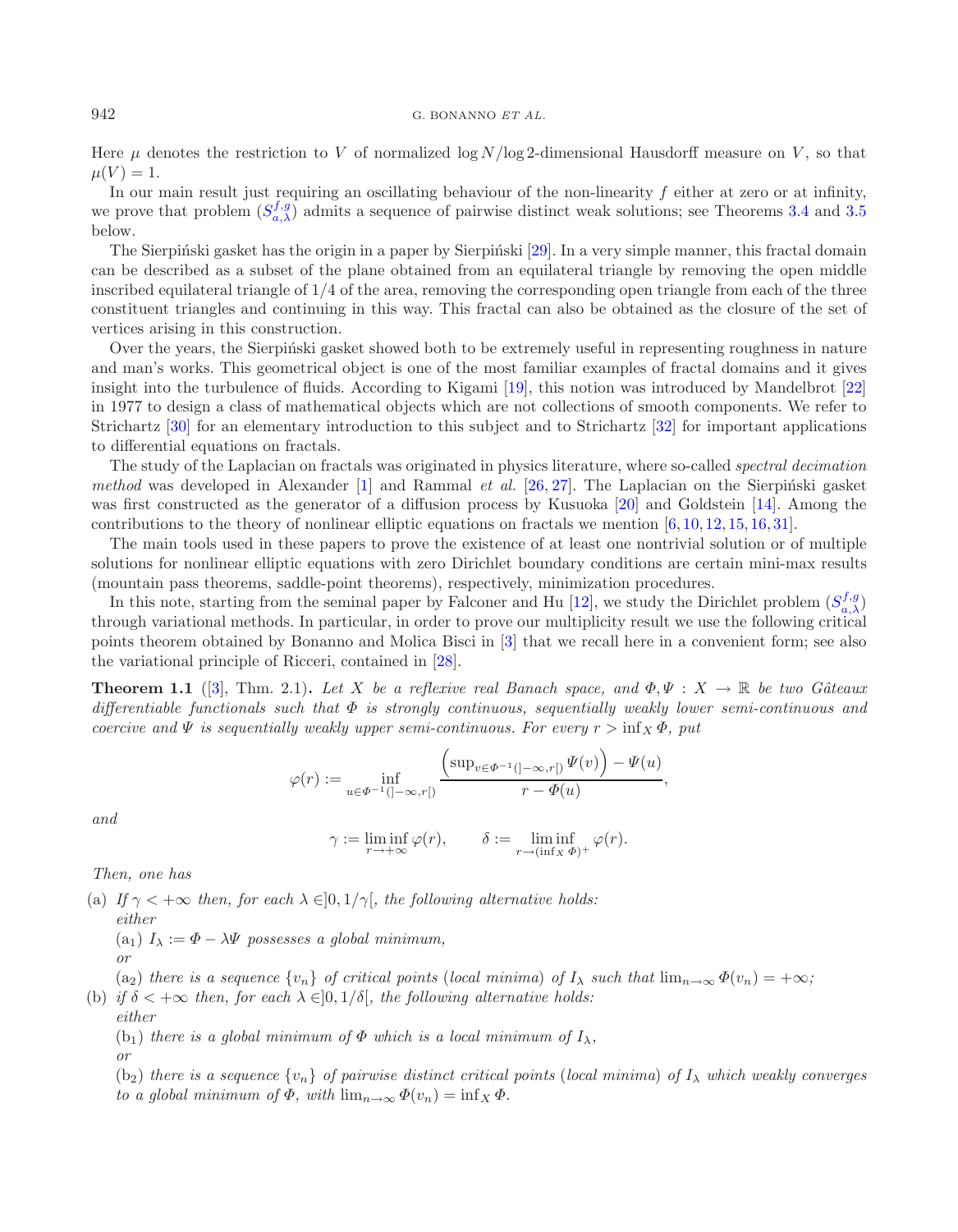The above theoretical result assures the existence of a sequence of pairwise distinct critical points for Gâteaux differentiable functionals under assumptions that, when we consider the energy functional associated to  $(S_{a,\lambda}^{f,g})$ , are satisfied assuming an appropriate oscillating behaviour on the potential of the nonlinearity either at infinity or at the origin. In this order of ideas, very recently, Theorem [1.1](#page-1-0) has been used to prove the existence of sequences of solutions for different classes of elliptic problems with Dirichlet boundary condition; see, for example, Bonanno and Molica Bisci in [\[4](#page-12-20)]; Bonanno *et al.* in [\[5\]](#page-12-21) and D'Aguì and Molica Bisci [\[8\]](#page-12-22).

In the cited papers, for technical reasons, a necessary condition applying our abstract result is the presence of suitable classes of test functions. For instance, one admissible set of maps was introduced by Bonanno and Livrea in [\[2\]](#page-12-23) and successfully used in several works. It is worth noticing that the different test functions introduced here are fundamental proving Theorems [3.4](#page-6-0) and [3.5](#page-8-0) since the usual cannot be used in elliptic problems on Sierpiński gasket due to the particular geometry of the fractal set.

Moreover, we just mention that most results for classical Dirichlet problems on a bounded domain  $\Omega \subset \mathbb{R}^N$ assume that the datum f is odd in order to apply some variant of the classical Lusternik-Schnirelmann theory. Only a few papers deal with non-linearities having no symmetry properties; see, for instance, the papers of Omari and Zanolin [\[24](#page-12-24)[,25\]](#page-12-25) and the recent work of Kristály and Moroşanu [\[17\]](#page-12-26) for perturbed Dirichlet equations. In analogy with the contributions obtained in  $[4, 5, 9]$  $[4, 5, 9]$  $[4, 5, 9]$  $[4, 5, 9]$  $[4, 5, 9]$  $[4, 5, 9]$  in our approach here we don't require any symmetry hypothesis.

Finally, we recall that Breckner *et al.* [\[7](#page-12-28)] proved the existence of infinitely many solutions of problem  $(S_{a,\lambda}^{f,g})$ under the key assumption, among others, that the non-linearity  $f$  is non-positive in a sequence of positive intervals. We point out that our results are mutually independent compared to those achieved in the above mentioned manuscript; see Remark [4.2.](#page-10-0)

This paper is organized as follows. In Section 2 we recall the geometrical construction of the Sierpinski gasket and our variational framework. Successively, Section 3 is devoted to the main theorem and finally, in the last section, we give two applications of the presented results. We cite the very recent monograph by Kristály *et al.* [\[18\]](#page-12-29) as general reference for the basic notions used here.

# 2. Abstract framework

Let  $N \ge 2$  be a natural number and let  $p_1,\ldots,p_N \in \mathbb{R}^{N-1}$  be so that  $|p_i - p_j| = 1$  for  $i \ne j$ . Define, for every  $i \in \{1, \ldots, N\}$ , the map  $S_i: \mathbb{R}^{N-1} \to \mathbb{R}^{N-1}$  by

$$
S_i(x) = \frac{1}{2} x + \frac{1}{2} p_i.
$$

Let  $S := \{S_1, \ldots, S_N\}$  and denote by  $G: \mathcal{P}(\mathbb{R}^{N-1}) \to \mathcal{P}(\mathbb{R}^{N-1})$  the map assigning to a subset A of  $\mathbb{R}^{N-1}$  the set

$$
G(A) = \bigcup_{i=1}^{N} S_i(A).
$$

It is known that there is a unique non-empty compact subset V of  $\mathbb{R}^{N-1}$ , called the attractor of the family S, such that  $G(V) = V$ ; see, Theorem 9.1 in Falconer [\[11](#page-12-30)].

The set V is called the *Sierpinski gasket* in  $\mathbb{R}^{N-1}$ . It can be constructed inductively as follows:

Put  $V_0 := \{p_1, \ldots, p_N\}, V_m := G(V_{m-1}),$  for  $m \ge 1$ , and  $V_* := \bigcup_{m \ge 0} V_m$ . Since  $p_i = S_i(p_i)$  for  $i \in \{1, \ldots, N\},$ we have  $V_0 \subseteq V_1$ , hence  $G(V_*) = V_*$ . Taking into account that the maps  $S_i, i \in \{1, \ldots, N\}$ , are homeomorphisms, we conclude that  $\overline{V_*}$  is a fixed point of G. On the other hand, denoting by C the convex hull of the set  $\{p_1,\ldots,p_N\}$ , we observe that  $S_i(C) \subseteq C$  for  $i = 1,\ldots,N$ . Thus  $V_m \subseteq C$  for every  $m \in \mathbb{N}$ , so  $\overline{V_*} \subseteq C$ . It follows that  $\overline{V_*}$  is non-empty and compact, hence  $V = \overline{V_*}$ .

In the sequel  $V$  is considered to be endowed with the relative topology induced from the Euclidean topology on  $\mathbb{R}^{N-1}$ . The set  $V_0$  is called the *intrinsic boundary* of V. By Theorem 9.3 in Falconer [\[11\]](#page-12-30), the Hausdorff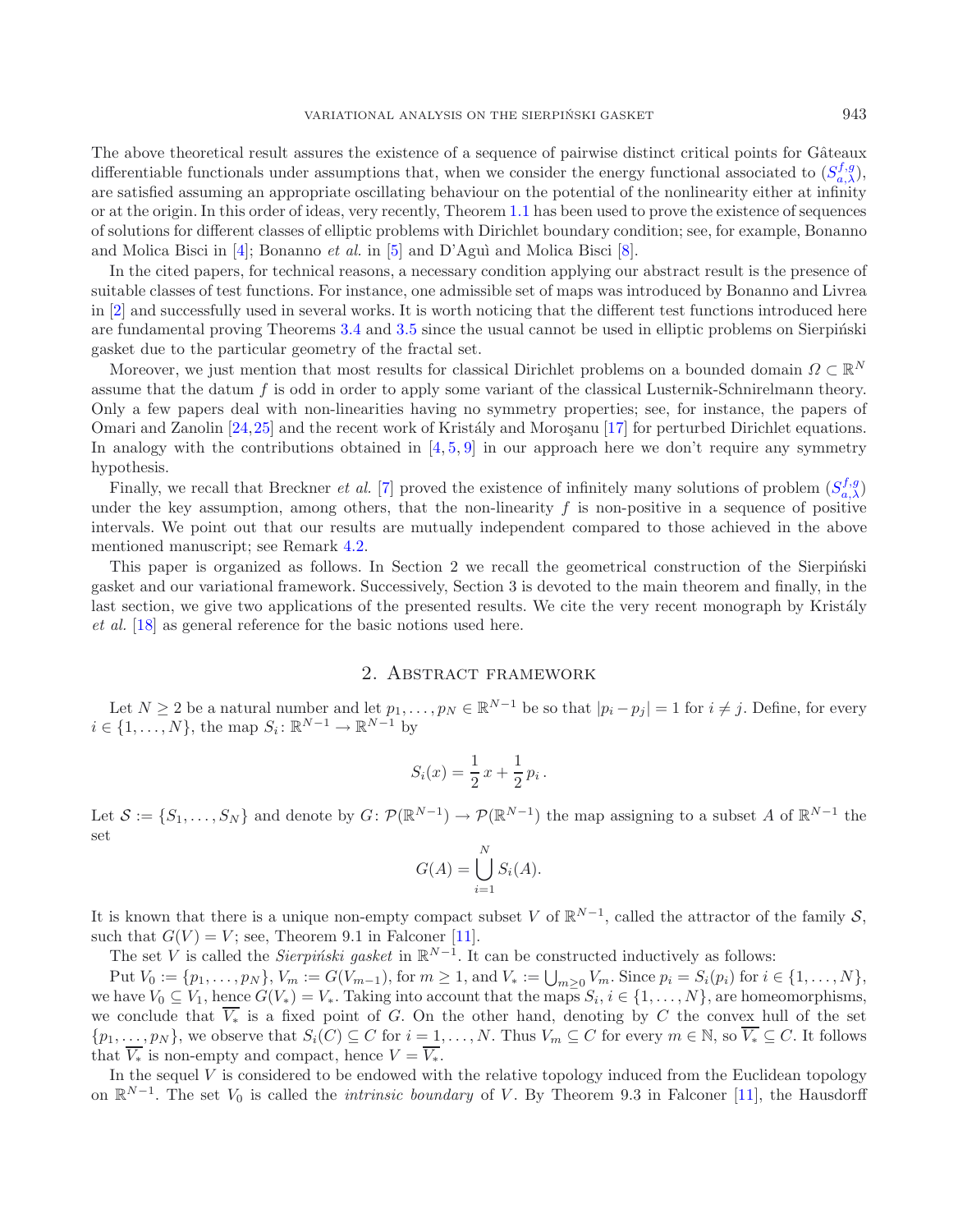<span id="page-3-3"></span>(fractal) dimension  $d$  of  $V$  satisfies the equality

$$
\sum_{i=1}^{N} \left(\frac{1}{2}\right)^d = 1,
$$

hence  $d = \ln N / \ln 2$ , and  $0 < H^d(V) < \infty$ , where  $\mathcal{H}^d$  is the d-dimensional Hausdorff measure on  $\mathbb{R}^{N-1}$ . We point out that the Hausdorff dimension of a set is a more refined notion than the topological dimension. In particular, the Hausdorff dimension is closely related to entropy. To see this, we consider the map  $T(z) = z^2$ defined on the circle. If  $\nu$  is any ergodic T-invariant measure, then the Kolmogorov entropy of T is (up to a constant depending on the base of the logarithm in the definition of entropy) the infimum of the Hausdorff dimension of subsets of the circle that have full  $\nu$  measure. In the other direction, if E is a closed subset of the circle that is invariant under the map  $T$ , then  $E$  supports an invariant measure whose entropy is (again up to that constant) the Hausdorff dimension of the set E.

<span id="page-3-1"></span>Let  $\mu$  be the normalized restriction of  $\mathcal{H}^d$  to the subsets of V, so  $\mu(V) = 1$ . Finally, the following property of  $\mu$  will be useful in the sequel:

$$
\mu(B) > 0, \text{ for every non-empty open subset } B \text{ of } V. \tag{2.1}
$$

In other words, the support of  $\mu$  coincides with V; see, for instance, Breckner *et al.* [\[7](#page-12-28)].

Denote by  $C(V)$  the space of real-valued continuous functions on V and by

<span id="page-3-2"></span>
$$
C_0(V) := \{ u \in C(V) \mid u|_{V_0} = 0 \}.
$$

The spaces  $C(V)$  and  $C_0(V)$  are endowed with the usual supremum norm  $\|\cdot\|_{\infty}$ . For a function  $u: V \to \mathbb{R}$  and for  $m \in \mathbb{N}$  let

$$
W_m(u) = \left(\frac{N+2}{N}\right)^m \sum_{\substack{x,y \in V_m \\ |x-y| = 2^{-m}}} (u(x) - u(y))^2.
$$
 (2.2)

We have  $W_m(u) \leq W_{m+1}(u)$  for every natural m, so we can put

$$
W(u) = \lim_{m \to \infty} W_m(u). \tag{2.3}
$$

Define now

$$
H_0^1(V) := \{ u \in C_0(V) \mid W(u) < \infty \}.
$$

<span id="page-3-0"></span>It turns out that  $H_0^1(V)$  is a dense linear subset of  $L^2(V,\mu)$  equipped with the  $\|\cdot\|_2$  norm. We now endow  $H_0^1(V)$  with the norm

$$
||u|| = \sqrt{W(u)}.
$$

In fact, there is an inner product defining this norm: for  $u, v \in H_0^1(V)$  and  $m \in \mathbb{N}$  let

$$
\mathcal{W}_m(u,v) = \left(\frac{N+2}{N}\right)^m \sum_{\substack{x,y \in V_m \\ |x-y| = 2^{-m}}} (u(x) - u(y))(v(x) - v(y)).
$$

Put

$$
W(u, v) = \lim_{m \to \infty} W_m(u, v).
$$

Then  $W(u, v) \in \mathbb{R}$  and the space  $H_0^1(V)$ , equipped with the inner product W, which induces the norm  $\|\cdot\|$ , becomes a real Hilbert space.

Moreover,

$$
||u||_{\infty} \le (2N+3)||u||, \text{ for every } u \in H_0^1(V), \tag{2.4}
$$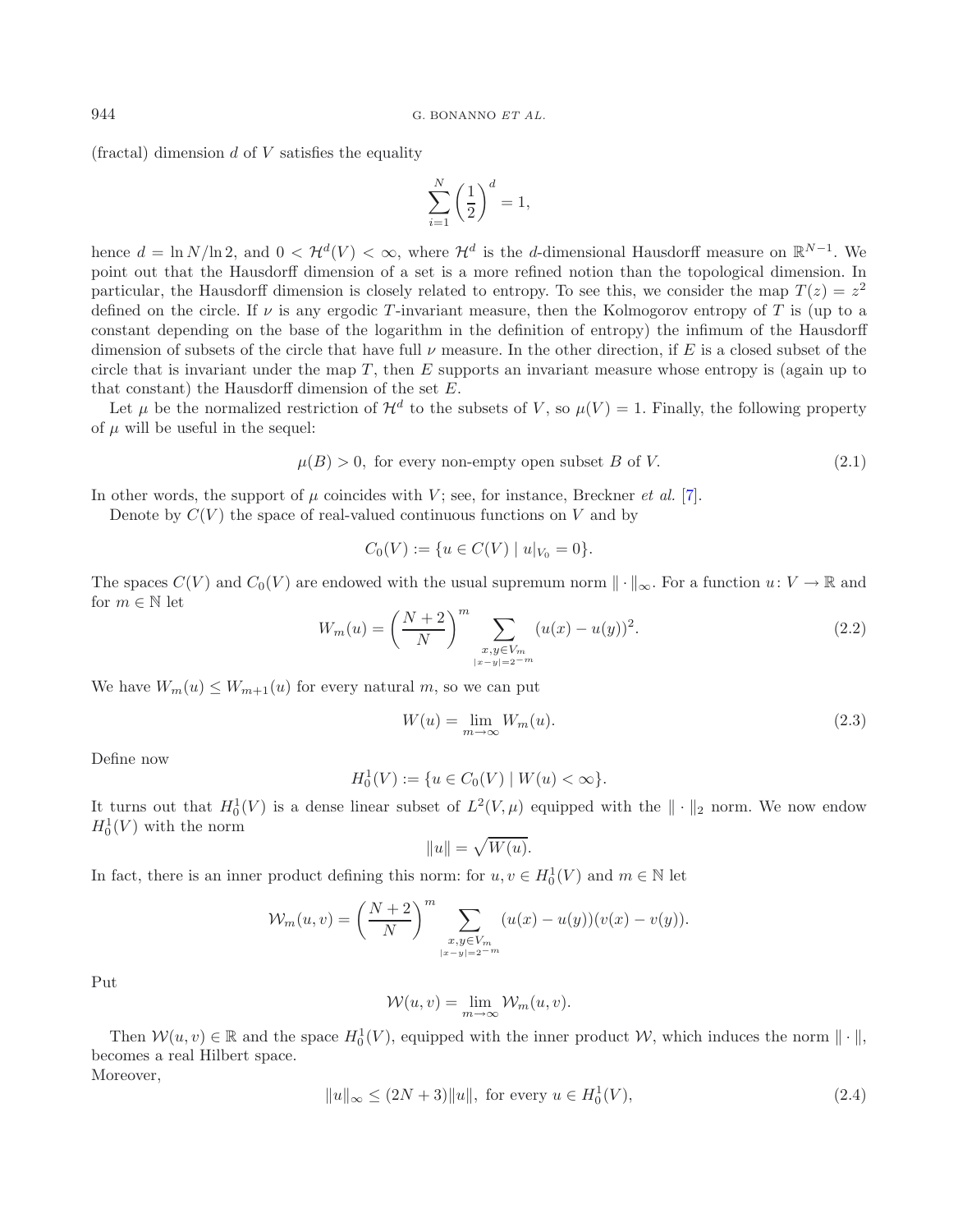<span id="page-4-1"></span>and the embedding

$$
(H_0^1(V), \|\cdot\|) \hookrightarrow (C_0(V), \|\cdot\|_{\infty})
$$
\n
$$
(2.5)
$$

<span id="page-4-2"></span>is compact. We refer to Fukushima and Shima [\[13](#page-12-31)] for further details.

**Remark 2.1.** As pointed out by Falconer and Hu [\[12\]](#page-12-14), we observe that if  $a \in L^1(V)$  and  $a \le 0$  in V then, from  $(2.4)$ , the norm

$$
||u||_* := \left(W(u, u) - \int_V a(x)u^2 d\mu\right)^{1/2},
$$

is equivalent to  $\sqrt{W(u)}$  in  $H_0^1(V)$ .

<span id="page-4-0"></span>We now state a useful property of the space  $H_0^1(V)$  which shows, together with the facts that  $(H_0^1(V), \|\cdot\|)$ is a Hilbert space and  $H_0^1(V)$  is dense in  $L^2(V,\mu)$ , that W is a Dirichlet form on  $L^2(V,\mu)$ .

**Lemma 2.2.** Let  $h: \mathbb{R} \to \mathbb{R}$  be a Lipschitz mapping with Lipschitz constant  $L \geq 0$  and such that  $h(0) = 0$ . *Then, for every*  $u \in H_0^1(V)$ *, we have*  $h \circ u \in H_0^1(V)$  *and*  $||h \circ u|| \le L||u||$ *.* 

*Proof.* It is clear that  $h \circ u \in C_0(V)$ . For every  $m \in \mathbb{N}$  we have, by [\(2.2\)](#page-3-1) and the Lipschitz property of h, that

$$
W_m(h \circ u) \le L^2 W_m(u).
$$

Hence  $W(h \circ u) \leq L^2 W(u)$ , according to [\(2.3\)](#page-3-2). Thus  $h \circ u \in H_0^1(V)$  and  $||h \circ u|| \leq L||u||$ .  $\Box$ 

Following Falconer and Hu [\[12](#page-12-14)] we can define in a standard way a linear self-adjoint operator  $\Delta: Z \to L^2(V,\mu)$ , where Z is a linear subset of  $H_0^1(V)$  which is dense in  $L^2(V,\mu)$  (and dense also in  $(H_0^1(V),\|\cdot\|)$ ), such that

$$
-\mathcal{W}(u,v) = \int_V \Delta u \cdot v d\mu, \text{ for every } (u,v) \in Z \times H_0^1(V).
$$

The operator  $\Delta$  is called the *(weak) Laplacian* on V.

Precisely, let  $H^{-1}(V)$  be the closure of  $L^2(V,\mu)$  with respect to the pre-norm

$$
||u||_{-1} = \sup_{\substack{h \in H_0^1(V) \\ ||h|| = 1}} |\langle u, h \rangle|,
$$

where

$$
\langle v, h \rangle = \int_V v h \mathrm{d}\mu,
$$

 $v \in L^2(V, \mu)$  and  $h \in H_0^1(V)$ . Then  $H^{-1}(V)$  is a Hilbert space. Then the relation

$$
-\mathcal{W}(u,v) = \langle \Delta u, v \rangle, \quad \forall v \in H_0^1(V),
$$

uniquely defines a function  $\Delta u \in H^{-1}(V)$  for every  $u \in H_0^1(V)$ .

Finally, fix  $\lambda > 0$ . Given  $a: V \to \mathbb{R}$ ,  $f: \mathbb{R} \to \mathbb{R}$  and  $g: V \to \mathbb{R}$  be as in Introduction. We say that a function  $u \in H_0^1(V)$  is called a *weak solution* of  $(S_{a,\lambda}^{f,g})$  if

$$
\mathcal{W}(u,v) - \int_{V} a(x)u(x)v(x) \mathrm{d}\mu + \lambda \int_{V} g(x)f(u(x))v(x) \mathrm{d}\mu = 0,
$$

for every  $v \in H_0^1(V)$ .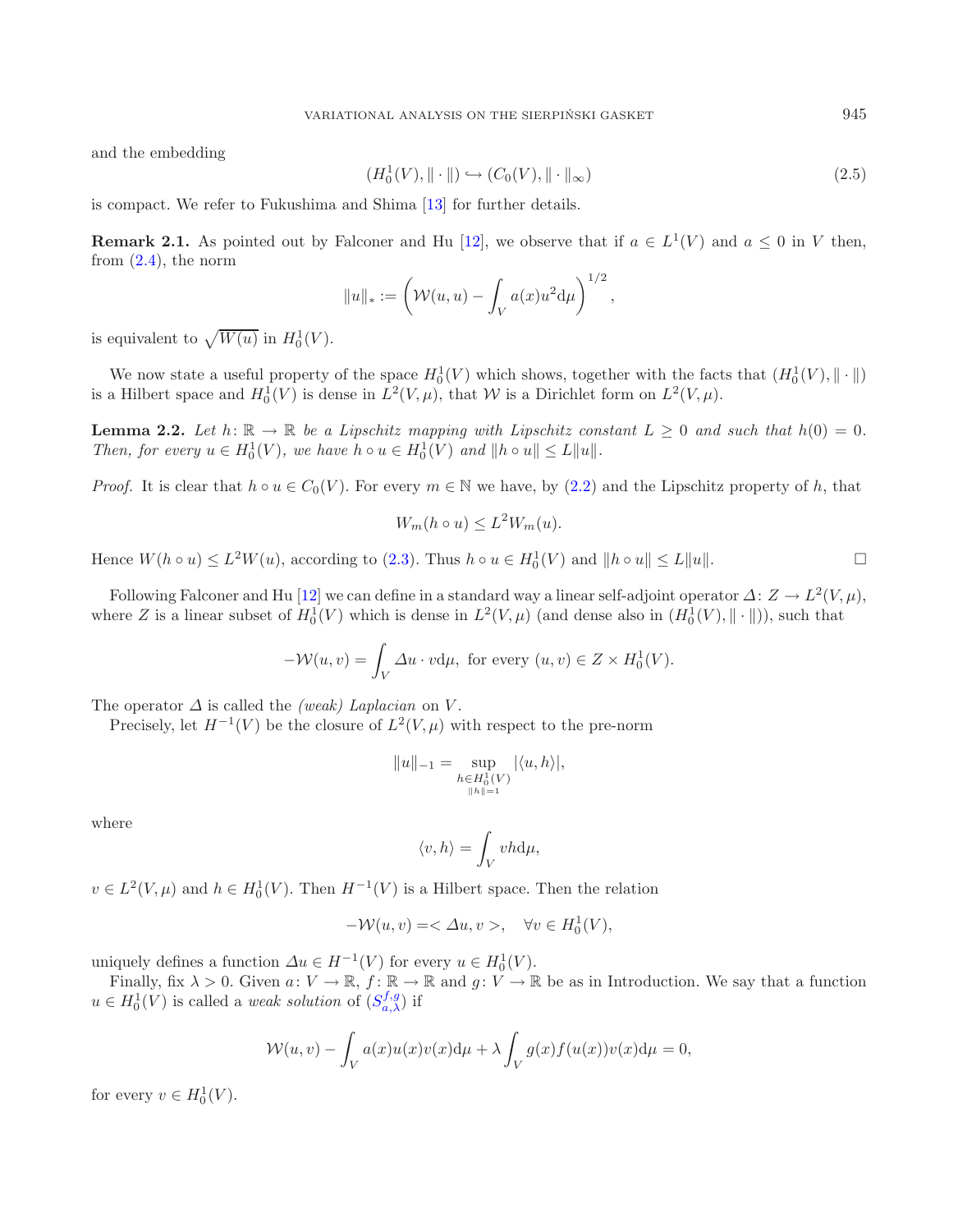While we mainly work with the weak Laplacian, there is also a directly defined version. We say that  $\Delta_s$  is the *standard Laplacian* of u if  $\Delta_s u : V \to \mathbb{R}$  is continuous and

$$
\lim_{m \to \infty} \sup_{x \in V \setminus V_0} |(N+2)^m (H_m u)(x) - \Delta_s u(x)| = 0,
$$

where

$$
(H_m u)(x) := \sum_{\substack{y \in V_m \\ |x - y| = 2^{-m}}} (u(y) - u(x)),
$$

<span id="page-5-0"></span>for  $x \in V_m$ . We say that  $u \in C_0(V)$  is a *strong solution* of  $(S_{a,\lambda}^{f,g})$  if  $\Delta_s u$  exists and is continuous for all  $x \in V \setminus V_0$ , and

$$
\Delta u(x) + a(x)u(x) = \lambda g(x)f(u(x)), \quad \forall x \in V \setminus V_0.
$$

<span id="page-5-2"></span>The existence of the standard Laplacian of a function  $u \in H_0^1(V)$  implies the existence of the weak Laplacian  $\Delta$ ; see, for completeness, Falconer and Hu [\[12](#page-12-14)].

**Remark 2.3.** If  $a \in C(V)$ ,  $f : \mathbb{R} \to \mathbb{R}$  is continuous and  $g \in C(V)$ , then, using the regularity result Lemma 2.16 of Falconer and Hu [\[12\]](#page-12-14), it follows that every weak solution of the problem  $(S_{a,\lambda}^{f,g})$  is also a strong solution.

# <span id="page-5-1"></span>3. Main results

Define  $F: \mathbb{R} \to \mathbb{R}$  by  $F(\xi) = \int^{\xi}$  $\theta$  $f(t)dt$ , for every  $\xi \in \mathbb{R}$ , and fix  $\lambda > 0$ . The functional  $I: H_0^1(V) \to \mathbb{R}$  given

by

$$
I_{\lambda}(u) = \frac{1}{2}||u||^2 - \frac{1}{2}\int_{V} a(x)u^2(x) d\mu + \lambda \int_{V} g(x)F(u(x))d\mu, \ \forall \ u \in H_0^1(V), \tag{3.1}
$$

will turns out to be the the energy functional attached to problem  $(S_{a,\lambda}^{f,g})$ . To see this we first recall, for completeness, a few basic notions.

**Definition 3.1.** Let  $(E, \|\cdot\|)$  be a real Banach space,  $E^*$  its topological dual and  $T: E \to \mathbb{R}$  a functional. We say that T is Fréchet differentiable at  $u \in E$  if there exists a continuous linear map  $T'(u): E \to \mathbb{R}$ , called the Fréchet differential of  $T$  at  $u$ , such that

$$
\lim_{v \to 0} \frac{|T(u+v) - T(u) - T'(u)(v)|}{\|v\|} = 0.
$$

The functional T is Fréchet differentiable on E if T is Fréchet differentiable at every point  $u \in E$ . A point  $u \in E$  is a critical point of T if T is Fréchet differentiable at u and if  $T'(u) = 0$ . Moreover, if  $T' : E \to E^*$  is continuous, then T is called a  $C^1(E, \mathbb{R})$  functional.

**Remark 3.2.** Note that if the functional  $T: E \to \mathbb{R}$  has in  $u \in E$  a local extremum and if T is Fréchet differentiable at  $u$ , then  $u$  is a critical point of  $T$ .

We have the following result contained in [\[12\]](#page-12-14), Proposition 2.19, that we recall here in a convenient form.

**Lemma 3.3.** *The functional*  $I_{\lambda}$ :  $H_0^1(V) \to \mathbb{R}$  *defined by relation* [\(3.1\)](#page-5-0) *is a*  $C^1(H_0^1(V), \mathbb{R})$  *functional. Moreover,* 

$$
I'_{\lambda}(u)(v) = \mathcal{W}(u, v) - \int_{V} a(x)u(x)v(x) d\mu + \lambda \int_{V} g(x)f(u(x))v(x) d\mu, \ \forall v \in H_0^1(V)
$$

 $for$  each point  $u \in H_0^1(V)$ . In particular,  $u \in H_0^1(V)$  is a weak solution of problem  $(S_{a,\lambda}^{f,g})$  if and only if  $u$  is a *critical point of*  $I_{\lambda}$ *.*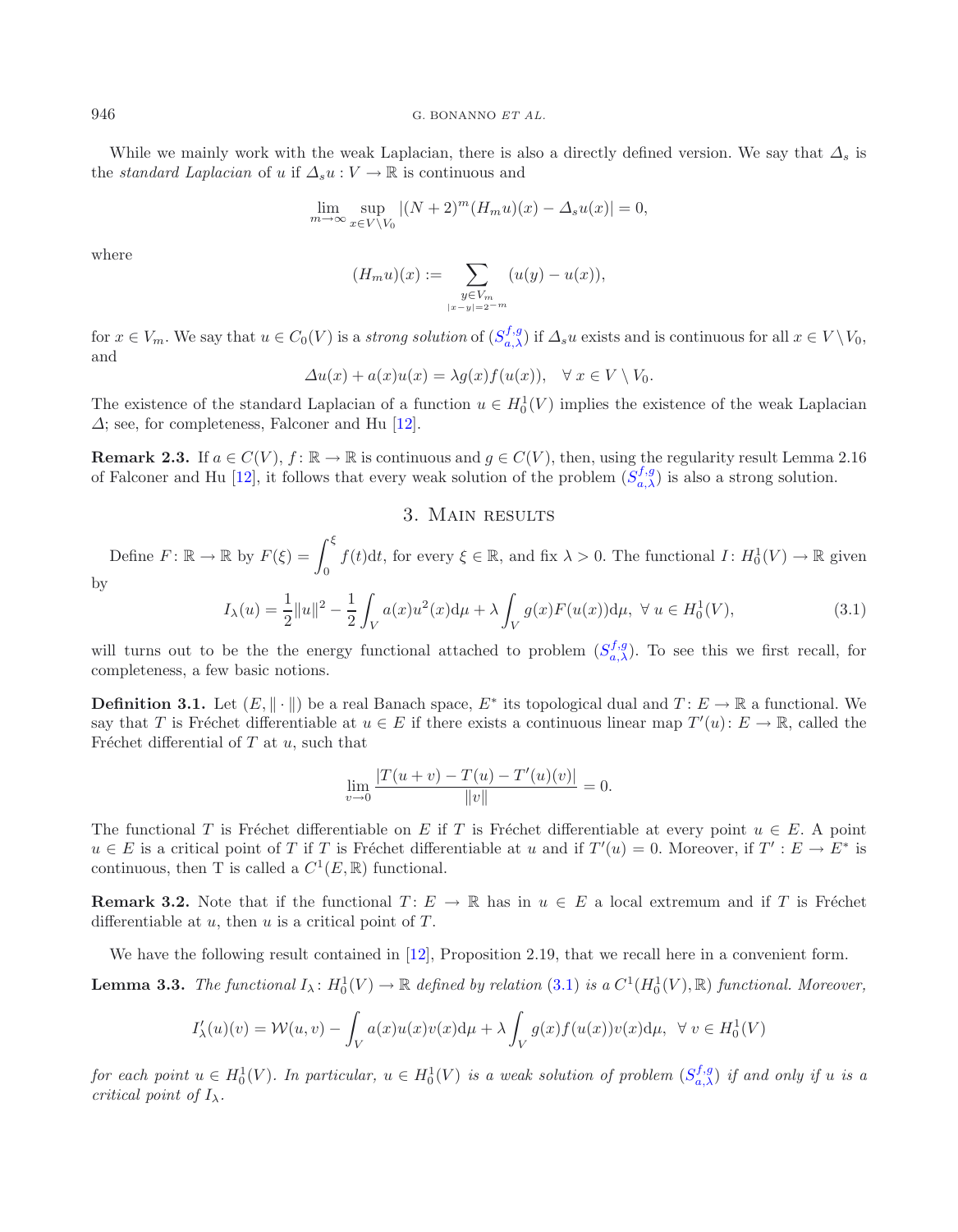<span id="page-6-0"></span>The aim of the paper is to prove the following result concerning the existence of infinitely many weak solutions of the problem  $(S_{a,\lambda}^{f,g})$ .

**Theorem 3.4.** Let  $f : \mathbb{R} \to \mathbb{R}$  be a non-negative continuous function. Assume that

$$
\liminf_{\xi \to 0^+} \frac{F(\xi)}{\xi^2} < +\infty \qquad \text{and} \qquad \limsup_{\xi \to 0^+} \frac{F(\xi)}{\xi^2} = +\infty. \tag{h_0}
$$

*Then, for every*

$$
\lambda \in \left]0, -\frac{1}{2(2N+3)^2 \left(\int_V g(x) d\mu\right) \liminf_{\xi \to 0^+} \frac{F(\xi)}{\xi^2}}\right],
$$

*there exists a sequence*  $\{v_n\}$  *of pairwise distinct weak solutions of problem*  $(S_{a,\lambda}^{f,g})$  *such that*  $\lim_{n\to\infty} ||v_n|| =$  $\lim_{n\to\infty}||v_n||_{\infty}=0.$ 

*Proof.* Let us define the functionals  $\Phi, \Psi : X \to \mathbb{R}$  by

$$
\Phi(u) = \frac{1}{2} ||u||^2 - \frac{1}{2} \int_V a(x) u^2(x) d\mu \text{ and } \Psi(u) = - \int_V g(x) F(u(x)) d\mu,
$$

where X denotes the reflexive Banach space  $H_0^1(V)$ . Now, in order to achieve our goal, fix  $\lambda$  as in the conclusion. Clearly, with the above notations, one has that  $I_\lambda = \Phi - \lambda \Psi$ . Hence, we seek for weak solutions of problem  $(S_{a,\lambda}^{f,g})$ by applying part (b) of Theorem [1.1.](#page-1-0) First of all we observe that, from Lemma [3.3,](#page-5-1) the functional  $I_{\lambda} \in C^{1}(X,\mathbb{R})$ . Moreover,  $\Phi$  is obviously coercive and, by using Lemma 5.6 in Breckner *et al.* [\[7\]](#page-12-28), the functionals  $\Phi$  and  $\Psi$  are weakly sequentially lower semi-continuous on X. Now, let  $\{c_n\}$  be a real sequence such that  $\lim_{n\to\infty} c_n = 0$  and

$$
\lim_{n \to \infty} \frac{F(c_n)}{c_n^2} = \liminf_{\xi \to 0^+} \frac{F(\xi)}{\xi^2}.
$$

Put  $r_n = \frac{c_n^2}{2(2N+3)^2}$  for every  $n \in \mathbb{N}$ . Due to the compact embedding into  $C_0(V)$ , from [\(2.4\)](#page-3-0), we have

$$
\{v \in X \mid \Phi(v) < r_n\} \subseteq \{v \in X \mid ||v||_{\infty} \leq c_n\}.
$$

Therefore

$$
\varphi(r_n) = \inf_{\Phi(u) < r_n} \frac{\sup_{\Phi(v) < r_n} \int_V (-g(x)) F(v(x)) \, d\mu + \int_V g(x) F(u(x)) \, d\mu}{r_n - \Phi(u)}
$$
\n
$$
\leq \frac{\sup_{\Phi(v) < r_n} \int_V (-g(x)) F(v(x)) \, d\mu}{r_n} \leq -\left( \int_V g(x) \, d\mu \right) \frac{\max_{|\xi| \leq c_n} F(\xi)}{r_n}
$$
\n
$$
= -\left( \int_V g(x) \, d\mu \right) \frac{F(c_n)}{r_n} = -2(2N+3)^2 \left( \int_V g(x) \, d\mu \right) \frac{F(c_n)}{c_n^2}.
$$

Thus, since

$$
\liminf_{\xi \to 0^+} \frac{F(\xi)}{\xi^2} < +\infty,
$$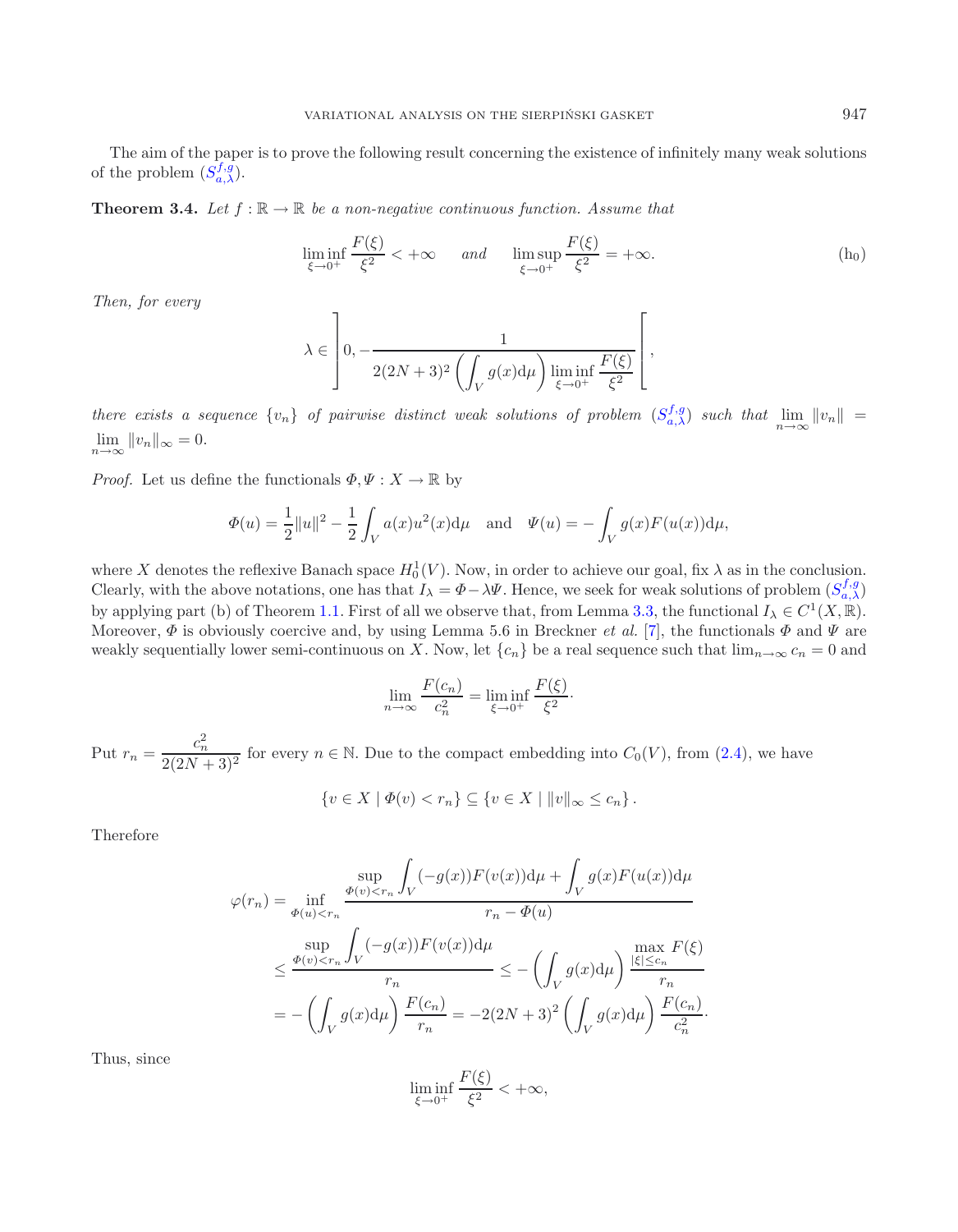we deduce that

$$
\delta \le \liminf_{n \to \infty} \varphi(r_n) \le -2(2N+3)^2 \left( \int_V g(x) d\mu \right) \liminf_{\xi \to 0^+} \frac{F(\xi)}{\xi^2} < +\infty.
$$

At this point we will show that 0, that is the unique global minimum of  $\Phi$ , is not a local minimum of the functional  $I_\lambda$ . Hence, fix a function  $u \in X$  such that there is an element  $x_0 \in V$  with  $u(x_0) > 1$ . It follows that

<span id="page-7-0"></span>
$$
D := \{ x \in V \mid u(x) > 1 \}
$$

is a non-empty open (from the continuity of u) subset of V. Define  $h: \mathbb{R} \to \mathbb{R}$  as follows

$$
h(t) = |\min\{t, 1\}|, \quad \text{for all } t \in \mathbb{R}.
$$

Then  $h(0) = 0$  and h is a Lipschitz function whose Lipschitz constant L is equal to 1. Hence, by using Lemma [2.2,](#page-4-0) it follows that  $v := h \circ u \in X$ . Moreover,  $v(x) = 1$  for every  $x \in D$ , and  $0 \le v(x) \le 1$  for every  $x \in V$ . Bearing in mind that

$$
\limsup_{\xi \to 0^+} \frac{F(\xi)}{\xi^2} = +\infty,
$$

there exists a sequence  $\{\xi_n\}$  in  $]0, \rho[$  such that  $\lim_{n\to\infty}\xi_n = 0$  and

$$
\lim_{n \to \infty} \frac{F(\xi_n)}{\xi_n^2} = +\infty.
$$
\n(3.2)

Consider the sequence of functions  $\{\xi_n v\} \subset X$ . Clearly  $\|\xi_n v\| \to 0$  and

$$
I_{\lambda}(\xi_n v) = \frac{\xi_n^2}{2} ||v||^2 - \frac{\xi_n^2}{2} \int_V a(x) v^2(x) d\mu + \lambda F(\xi_n) \int_D g(x) d\mu + \lambda \int_{V \backslash D} g(x) F(\xi_n v(x)) d\mu.
$$

Taking into account that F is positive in  $]0, +\infty[$ , from hypothesis  $(h_2)$ , the above equation becomes

$$
I_{\lambda}(\xi_n v) \le \frac{\xi_n^2}{2} ||v||^2 - \frac{\xi_n^2}{2} \int_V a(x) v^2(x) d\mu + \lambda F(\xi_n) \int_D g(x) d\mu, \quad \forall n \in \mathbb{N}.
$$

Thus

$$
\frac{I_{\lambda}(\xi_n v)}{\xi_n^2} \le \frac{1}{2} ||v||^2 - \frac{1}{2} \int_V a(x) v^2(x) d\mu + \lambda \frac{F(\xi_n)}{\xi_n^2} \int_D g(x) d\mu,
$$

for every  $n \in \mathbb{N}$ .

Moreover, conditions (h<sub>2</sub>) and [\(2.1\)](#page-3-3) imply that  $\int_D$  $g(x) \, \mathrm{d}\mu < 0$ . Now, thanks to  $(3.2)$ , the above computations ensure that

$$
\lim_{n \to \infty} \frac{I_{\lambda}(\xi_n v)}{\xi_n^2} = -\infty.
$$

Thus  $I_{\lambda}(\xi_n v) < 0$  for every n sufficiently large. Since  $I_{\lambda}(0_X) = \Phi(0_X) - \lambda \Psi(0_X) = 0$ , this means that  $0_X$  is not a local minimum of  $I_\lambda$ . Moreover, since  $\Phi$  has  $0_X$  as unique global minimum, Theorem [1.1](#page-1-0) ensures the existence of a sequence  $\{v_n\}$  of pairwise distinct critical points of the functional  $I_\lambda$ , such that

$$
\lim_{n \to \infty} \left( \|v_n\|^2 - \int_V a(x) v_n^2(x) \mathrm{d}\mu \right) = 0.
$$

Hence, one has that  $\lim_{n \to \infty} ||v_n|| = 0$ . In particular, by [\(2.5\)](#page-4-1), it follows that  $\lim_{n \to \infty} ||v_n||_{\infty} = 0$ . Then, the proof is complete bearing in mind Lemma [3.3.](#page-5-1)  $\square$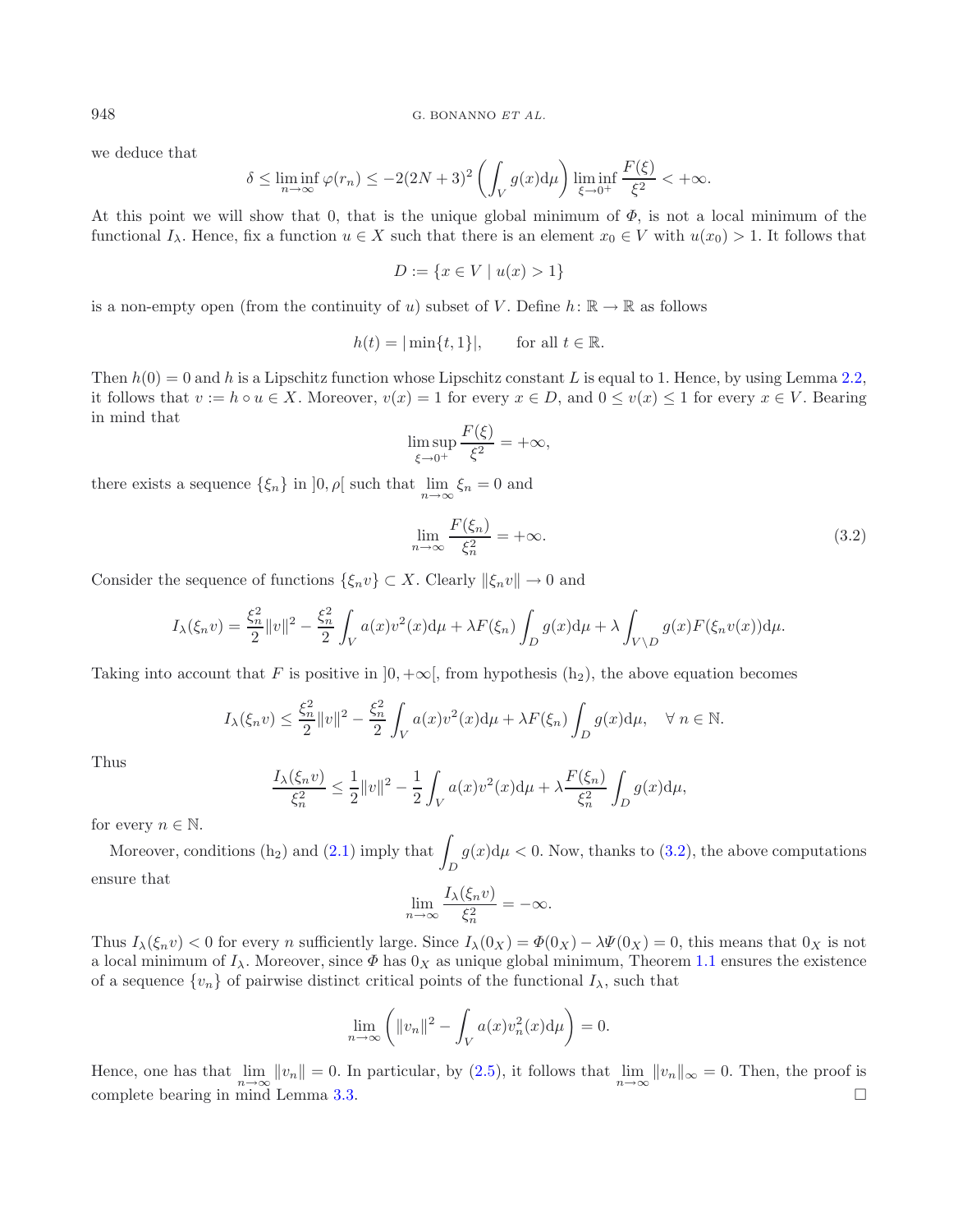By the same method, applying part (a) instead of part (b) of Theorem [1.1,](#page-1-0) one can prove the following analogous result in the case when the nonlinear term  $f: \mathbb{R} \to \mathbb{R}$  has an oscillating behaviour at infinity. In this setting one obtains a sequence  $\{v_n\}$  of weak solutions to problem  $(S_{a,\lambda}^{f,g})$  such that  $\lim_{n\to\infty} ||v_n|| = +\infty$ .

<span id="page-8-0"></span>**Theorem 3.5.** Let  $f : \mathbb{R} \to \mathbb{R}$  be a non-negative continuous function. Assume that

$$
\liminf_{\xi \to +\infty} \frac{F(\xi)}{\xi^2} < +\infty \qquad \text{and} \qquad \limsup_{\xi \to +\infty} \frac{F(\xi)}{\xi^2} = +\infty. \tag{h_\infty}
$$

*Then, for every*

$$
\lambda \in \left]0, -\frac{1}{2(2N+3)^2 \left(\int_V g(x) \mathrm{d}\mu\right) \liminf_{\xi \to +\infty} \frac{F(\xi)}{\xi^2}} \right[,
$$

problem  $(S_{a,\lambda}^{f,g})$  *admits a sequence of weak solutions which is unbounded in*  $H_0^1(V)$ *.* 

*Proof.* The strategy of the proof is very similar to the previous one. Hence, in the sequel, we omit the details and we use the notations adopted showing Theorem [3.4.](#page-6-0) Then, from hypothesis

<span id="page-8-1"></span>
$$
\liminf_{\xi \to +\infty} \frac{F(\xi)}{\xi^2} < +\infty,
$$

by direct computations, it follows that  $\gamma := \liminf_{r \to +\infty} \varphi(r) < +\infty$ . On the other hand by

$$
\limsup_{\xi \to +\infty} \frac{F(\xi)}{\xi^2} = +\infty,
$$

there exists a sequence  $\{\eta_n\}$  of positive constants such that  $\lim_{n\to\infty}\eta_n=+\infty$  and

$$
\lim_{n \to \infty} \frac{F(\eta_n)}{\eta_n^2} = +\infty.
$$
\n(3.3)

Now, consider the sequence of functions  $\{\eta_n v\} \subset X$ . Arguing as in Theorem [3.4,](#page-6-0) we obtain

$$
\lim_{n \to \infty} \frac{I_{\lambda}(\eta_n v)}{\eta_n^2} = -\infty.
$$

Hence, the functional  $I_\lambda$  is unbounded from below. Then, part (a) of Theorem [1.1](#page-1-0) ensures the existence of a sequence  $\{v_n\}$  of distinct critical points of  $I_\lambda$  such that

$$
\lim_{n \to \infty} \left( \|v_n\|^2 - \int_V a(x) v_n^2(x) \mathrm{d}\mu \right) = +\infty.
$$

In conclusion, by Remark [2.1,](#page-4-2) it follows that  $\lim_{n\to\infty} ||v_n|| = +\infty$ . This completes the proof.  $\Box$ 

<span id="page-8-2"></span>**Remark 3.6.** If to the hypotheses of Theorem [3.4,](#page-6-0) respectively in Theorem [3.5,](#page-8-0) one adds the requirement that  $a \in C(V)$ , then our results and Remark [2.3](#page-5-2) yield the existence of a sequence of pairwise distinct strong solutions of problem  $(S_{a,\lambda}^{f,g})$  that either converges to zero or is unbounded in  $H_0^1(V)$ .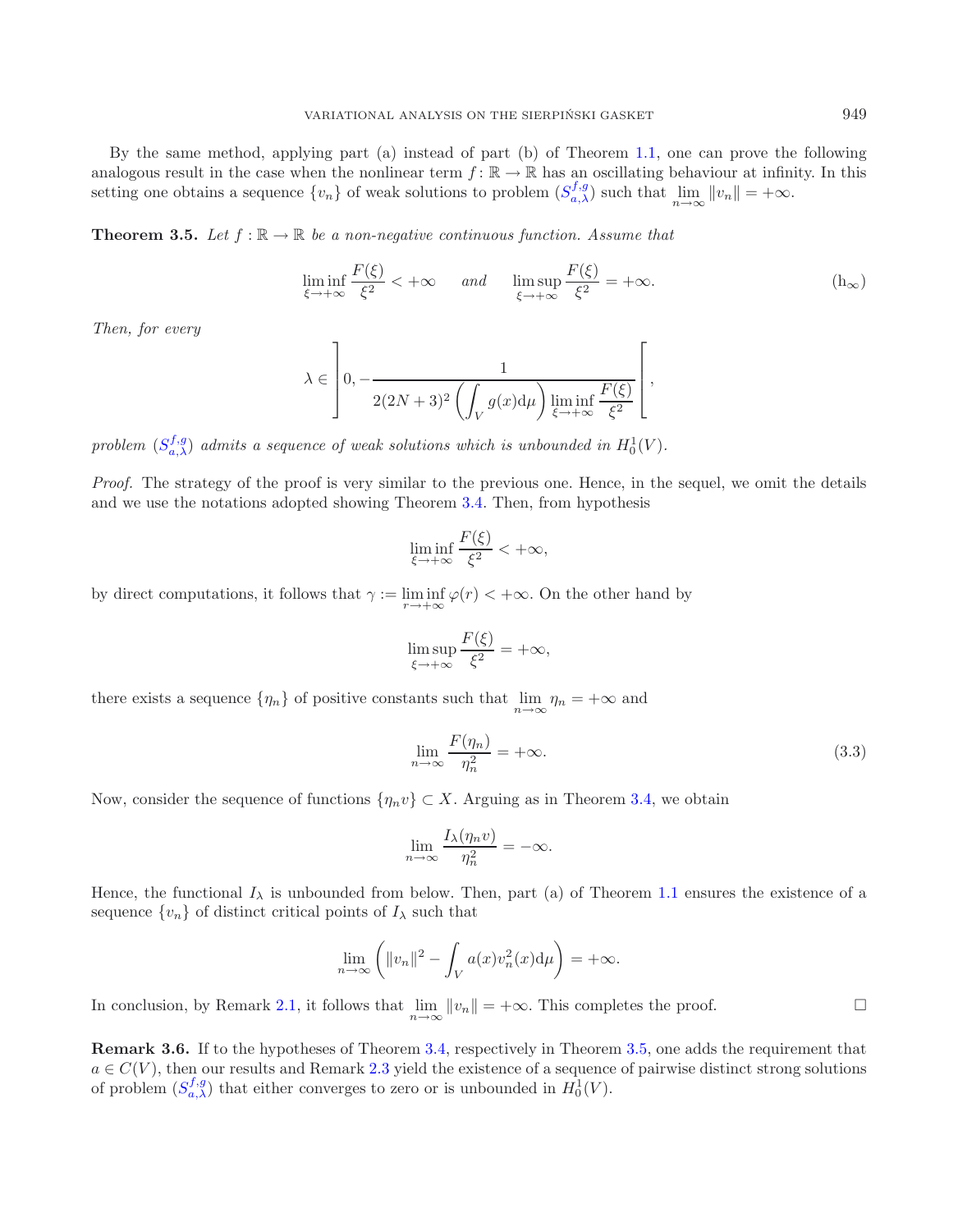#### 950 G. BONANNO *ET AL.*

**Remark 3.7.** We explicitly observe that, exploiting the proof of Theorem [3.4,](#page-6-0) one can see that our result also holds for sign-changing functions  $f : \mathbb{R} \to \mathbb{R}$  just requiring that

$$
-\infty < \liminf_{\xi \to 0^+} \frac{F(\xi)}{\xi^2}, \quad \liminf_{\xi \to 0^+} \frac{\max_{t \in [-\xi, \xi]} F(t)}{\xi^2} < +\infty \quad \text{and} \quad \limsup_{\xi \to 0^+} \frac{F(\xi)}{\xi^2} = +\infty,
$$

instead of condition  $(h_0)$ . In this setting, for every

$$
\lambda \in \left] 0, -\frac{1}{2(2N+3)^2 \left( \int_V g(x) \mathrm{d}\mu \right) \liminf_{\xi \to 0^+} \frac{\max_{t \in [-\xi, \xi]} F(t)}{\xi^2}} \right[ ,
$$

there exists a sequence  $\{v_n\}$  of pairwise distinct weak solutions of problem  $(S_{a,\lambda}^{f,g})$  such that  $\lim_{n\to\infty} ||v_n|| =$  $\lim_{n\to\infty}||v_n||_{\infty}=0.$ 

An analogous conclusion can be achieved if the potential  $F$  has the same behaviour at infinity instead of at zero obtaining, in this case, the existence of a sequence of weak solutions which is unbounded in  $H_0^1(V)$ . Indeed, with the notations of Theorem [3.5,](#page-8-0) if

<span id="page-9-0"></span>
$$
\liminf_{\xi \to +\infty} \frac{\max_{t \in [-\xi, \xi]} F(t)}{\xi^2} < +\infty,
$$

direct computations ensure that  $\gamma < +\infty$ . On the other hand, consider the sequence of functions  $\{\eta_n v\} \subset H_0^1(V)$ . Bearing in mind that  $\liminf_{\xi \to +\infty} \frac{F(\xi)}{\xi^2} > -\infty$ , there exist  $\rho > 0$  and a real constant k such that

<span id="page-9-1"></span>
$$
F(\xi) \ge k\xi^2, \text{ for every } \xi \in ]\varrho, +\infty[.
$$
 (3.4)

Moreover, one has

$$
I_{\lambda}(\eta_n v) = \frac{\eta_n^2}{2} ||v||^2 - \frac{\eta_n^2}{2} \int_V a(x) v^2(x) d\mu + \lambda F(\eta_n) \int_D g(x) d\mu + \lambda \int_{V \setminus D} g(x) F(\eta_n v(x)) d\mu,
$$

for every  $n \in \mathbb{N}$ .

Hence

$$
I_{\lambda}(\eta_n v) = \frac{\eta_n^2}{2} ||v||^2 - \frac{\eta_n^2}{2} \int_V a(x) v^2(x) d\mu + \lambda F(\eta_n) \int_D g(x) d\mu + \lambda \int_{G_\varrho \cap (V \setminus D)} g(x) F(\eta_n v(x)) d\mu
$$
  
+  $\lambda \int_{G^\varrho \cap (V \setminus D)} g(x) F(\eta_n v(x)) d\mu$ ,

where

$$
G_{\varrho} := \{ x \in V : 0 \le \eta_n v(x) \le \varrho \} \quad \text{ and } \quad G^{\varrho} := \{ x \in V : \eta_n v(x) > \varrho \}.
$$

Now, by using the mean value theorem, it easy to see that

$$
\int_{G_{\varrho} \cap (V \setminus D)} g(x) F(\eta_n v(x)) \mathrm{d}\mu \le ||g||_{\infty} \max_{t \in [0,\varrho]} |f(t)| \varrho. \tag{3.5}
$$

Then, inequalities [\(3.4\)](#page-9-0) and [\(3.5\)](#page-9-1) yield

$$
I_{\lambda}(\eta_n v) \leq \frac{\eta_n^2}{2} ||v||^2 - \frac{\eta_n^2}{2} \int_V a(x)v^2(x) d\mu + \lambda F(\eta_n) \int_D g(x) d\mu + \lambda ||g||_{\infty} \max_{t \in [0,\varrho]} |f(t)| \varrho
$$
  
+  $\lambda k \eta_n^2 \int_{V \setminus D} g(x)v^2(x) d\mu$ ,

for every  $n \in \mathbb{N}$ .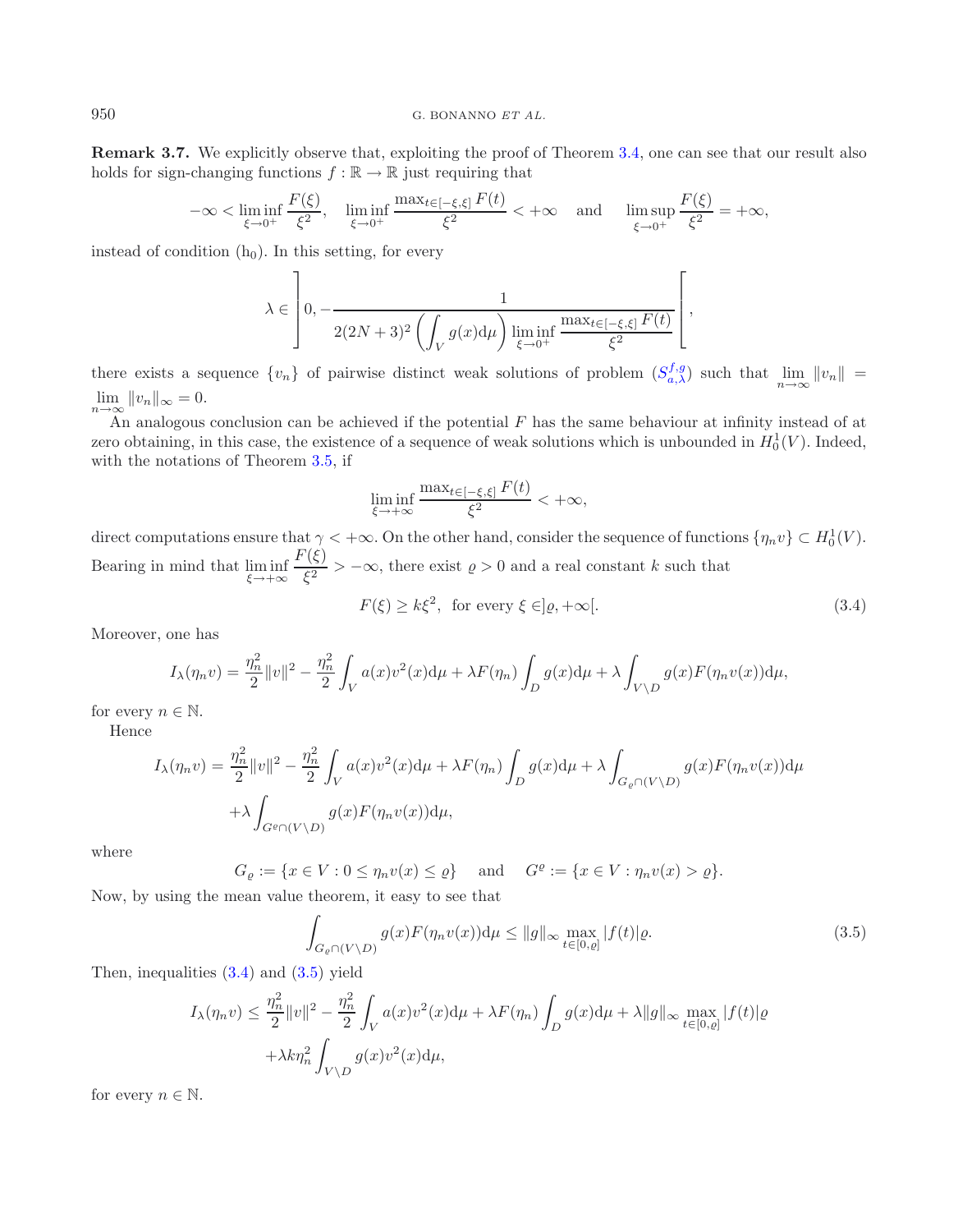Thus, condition (h<sub>2</sub>) and [\(2.1\)](#page-3-3) imply that  $\int_D$  $g(x) \, \mathrm{d}\mu < 0$ . Finally, from  $(3.3)$  and the above inequality, we have that

$$
\lim_{n \to \infty} \frac{I_{\lambda}(\eta_n v)}{\eta_n^2} = -\infty.
$$

Thus  $I_\lambda$  is unbounded from below. The proof is attained from part (a) of our theoretical result. In conclusion, for every  $\mathsf{r}$ 

$$
\lambda \in \left] 0, -\frac{1}{2(2N+3)^2 \left( \int_V g(x) \mathrm{d}\mu \right) \liminf_{\xi \to +\infty} \frac{\max_{t \in [-\xi, \xi]} F(t)}{\xi^2}} \right],
$$

there exists a sequence  $\{v_n\}$  of weak solutions of problem  $(S_{a,\lambda}^{f,g})$  which is unbounded in  $H_0^1(V)$ .

## 4. Examples

Following Omari and Zanolin in [\[25\]](#page-12-25), we give a concrete example of positive continuous function  $q : \mathbb{R} \to \mathbb{R}$ such that its potential Q satisfies our growth conditions at zero. Precisely, let  $\{s_n\}$ ,  $\{t_n\}$  and  $\{\delta_n\}$  be real sequences defined by

$$
s_n := 2^{-\frac{n!}{2}}, \quad t_n := 2^{-2n!}, \quad \delta_n := 2^{-(n!)^2}.
$$

Observe that, definitively, one has

$$
s_{n+1} < t_n < s_n - \delta_n.
$$

**Example 4.1.** With the above notations, let  $q : \mathbb{R} \to \mathbb{R}$  be a continuous nondecreasing function such that  $q(t) = 0$  in  $] - \infty, 0]$ ,  $q(t) > 0$  for every  $t > 0$  and

$$
q(t) := 2^{-n!}, \quad \forall \ t \in [s_{n+1}, s_n - \delta_n],
$$

for *n* sufficiently large. Define  $Q : \mathbb{R} \to \mathbb{R}$  given by  $Q(\xi) = \int^{\xi}$ 0  $q(t)dt$ , for every  $\xi \in \mathbb{R}$ . Then

$$
\frac{Q(s_n)}{s_n^2} \le \frac{q(s_{n+1})s_n + q(s_n)\delta_n}{s_n^2} \to 0,
$$

and

$$
\frac{Q(t_n)}{t_n^2} \ge \frac{q(s_{n+1})(t_n - s_{n+1})}{t_n^2} \to +\infty.
$$

Hence

$$
\liminf_{\xi \to 0^+} \frac{Q(\xi)}{\xi^2} = 0, \quad \text{and} \quad \limsup_{\xi \to 0^+} \frac{Q(\xi)}{\xi^2} = +\infty.
$$

Thus, for every  $a, g: V \to \mathbb{R}$  satisfying the conditions  $(h_1)$  and  $(h_2)$  the following Dirichlet problem

$$
\begin{cases}\n\Delta u(x) + a(x)u(x) = \lambda g(x)q(u(x)) & x \in V \setminus V_0, \\
u|_{V_0} = 0,\n\end{cases} \tag{S_{a,\lambda}^{q,g}}
$$

<span id="page-10-0"></span>for every  $\lambda > 0$ , admits a sequence  $\{v_n\}$  of pairwise distinct weak solutions such that  $\lim_{n\to\infty} ||v_n|| =$  $\lim_{n\to\infty}||v_n||_{\infty} = 0.$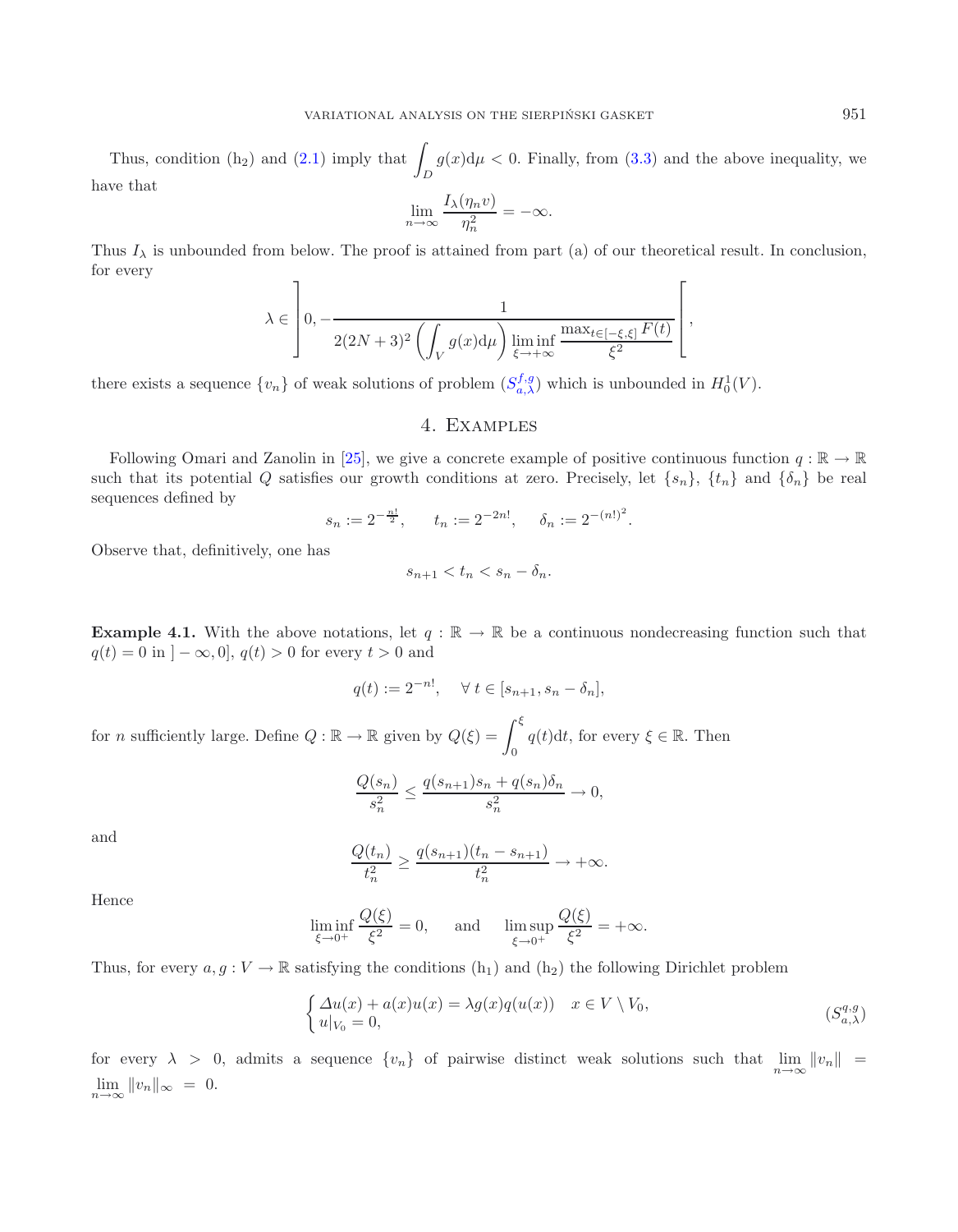**Remark 4.2.** In [\[7](#page-12-28)] the authors proved the existence of infinitely many solutions for problem  $(S_{a,1}^{f,g})$ . Their result is achieved under suitable assumptions on the behaviour of the potential  $F$  at zero and requiring that there exist two real positive sequences  $\{a_n\}$  and  $\{b_n\}$  with  $b_{n+1} < a_n < b_n$ ,  $\lim_{n \to \infty} b_n = 0$  and such that  $f(t) \leq 0$  for every  $t \in [a_n, b_n]$ . Clearly, the mentioned result cannot be applied to the cases in which the nonlinearity is strictly positive in  $]0, +\infty[$ .

Finally, the next example deals with a sign-changing function  $h : \mathbb{R} \to \mathbb{R}$ . The result is achieved taking into account a more general condition of  $(h_{\infty})$  in Theorem [3.5](#page-8-0) as indicated in Remark [3.7.](#page-8-2)

### **Example 4.3.** Set

$$
a_1 := 2,
$$
  $a_{n+1} := (a_n)^{\frac{3}{2}},$ 

for every  $n \in \mathbb{N}$  and  $S := \bigcup_{n \geq 0} ]a_{n+1} - 1, a_{n+1} + 1[$ . Define the continuous function  $h : \mathbb{R} \to \mathbb{R}$  as follows

$$
h(t) := \begin{cases} (a_{n+1})^3 e^{\frac{1}{(t-(a_{n+1}-1))(t-(a_{n+1}+1))}+1} \frac{2(a_{n+1}-t)}{(t-(a_{n+1}-1))^2(t-(a_{n+1}+1))^2} & \text{if } t \in S \\ 0 & \text{otherwise.} \end{cases}
$$

Then

$$
H(\xi) = \int_0^{\xi} h(t)dt = \begin{cases} (a_{n+1})^3 e^{\frac{1}{(\xi - (a_{n+1} - 1))(\xi - (a_{n+1} + 1))} + 1} & \text{if } \xi \in S \\ 0 & \text{otherwise,} \end{cases}
$$

and  $H(a_{n+1})=(a_{n+1})^3$  for every  $n \in \mathbb{N}$ . Hence, one has

$$
\limsup_{\xi \to +\infty} \frac{H(\xi)}{\xi^2} = +\infty.
$$

On the other hand, by choosing  $x_n = a_{n+1} - 1$  for every  $n \in \mathbb{N}$ , one has  $\max_{\xi \in [-x_n, x_n]} H(\xi) = (a_n)^3$  for every  $n \in \mathbb{N}$ . Moreover

$$
\lim_{n \to \infty} \frac{\max_{\xi \in [-x_n, x_n]} H(\xi)}{x_n^2} = 1
$$

and, by a direct computation, it follows that

$$
\liminf_{\xi \to +\infty} \frac{\max_{t \in [-\xi, \xi]} H(t)}{\xi^2} = 1.
$$

Hence,

$$
0 \leq \liminf_{\xi \to +\infty} \frac{H(\xi)}{\xi^2} \leq \liminf_{\xi \to +\infty} \frac{\max_{t \in [-\xi, \xi]} H(t)}{\xi^2} = 1, \quad \limsup_{\xi \to +\infty} \frac{H(\xi)}{\xi^2} = +\infty.
$$

Taking into account Remark [3.7,](#page-8-2) for each parameter  $\lambda$  belonging to

$$
\left]0, \frac{1}{2(2N+3)^2}\right[,
$$

the following problem

$$
\begin{cases} \Delta u(x) + \lambda h(u(x)) = u(x) & x \in V \setminus V_0, \\ u|_{V_0} = 0, \end{cases}
$$
 (S<sub>\lambda</sub><sup>h</sup>)

possesses an unbounded sequence of strong solutions.

*Acknowledgements.* V. Rădulescu acknowledges the support through Grant CNCS PNII–ID–PCE–47/2011.